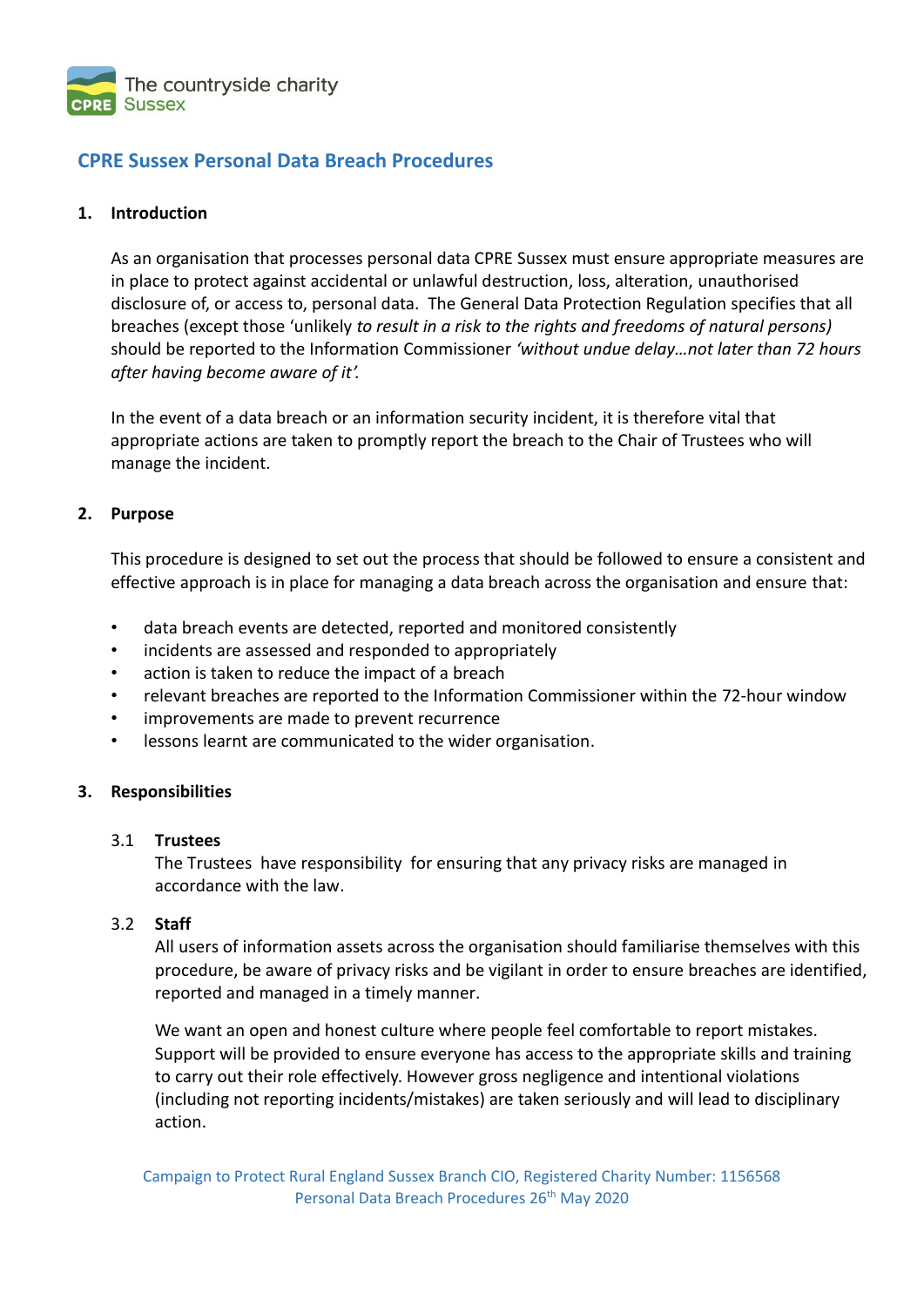

## **4. Procedures**

4.1 Identify a Personal Data Breach/Suspected Personal Data Breach

A personal data breach can happen for a number of reasons, for example:

- loss or theft of data or equipment on which data is stored, or through which it can be accessed
- loss or theft of paper files
- hacking attack
- inappropriate access controls allowing unauthorised/unnecessary access to data
- equipment failure
- human error
- unforeseen circumstances such as a fire or flood.

## 4.2 Reporting an Incident

It is vital that as soon as a Personal Data Breach is identified **or suspected** it is immediately reported to the Chair of Trustees. In order to improve our understanding of the risks to data and address them before breaches occur we encourage individuals to report 'near misses' (i.e. incidents which have almost resulted in a data breach except for an intervention or good fortune). Near misses should be reported using the same form and procedure as an actual breach highlighting clearly that the incident is a near miss.

As much information as is immediately available should be collated and then emailed to [the](mailto:data_protection@rnli.org.uk) Chair of Trustees as soon as possible and within twelve hours of the breach being identified at the very latest, who will then analyse the situation and ascertain whether any immediate corrective/containment/escalation actions are required.

4.3 Investigating an Incident

Depending on the type and severity of the incident the Chair of Trustees will assess whether a full investigation into the breach is required. Where required the Chair of Trustees will appoint an appropriate investigation team, who may be external to the organisation who will complete a full breach report.

The investigation will:

- a. establish the nature of the incident, the type and volume of data involved and the identity of the data subjects
- b. consider the extent of a breach and the sensitivity of the data involved
- c. perform a risk assessment

Campaign to Protect Rural England Sussex Branch CIO, Registered Charity Number: 1156568 Personal Data Breach Procedures 26<sup>th</sup> May 2020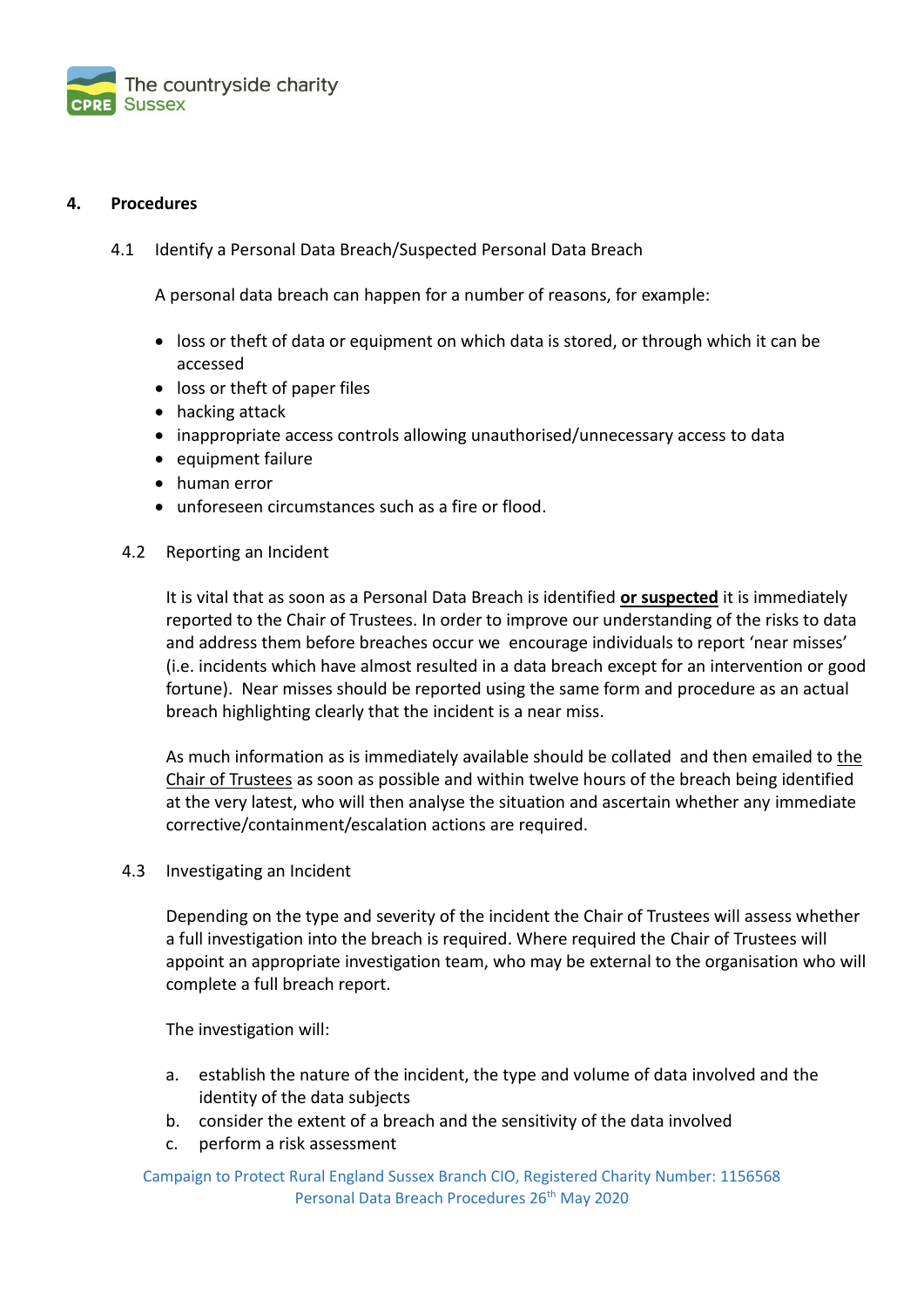

- d. identify actions the organisation needs to take to contain the breach and recover information
- e. assess the ongoing risk and actions required to prevent a recurrence of the incident.

## 4.4 Reporting Breach to the Information Commissioner and/or Data Subject

The Chair of Trustees will co-ordinate breach reporting to the Information Commissioner within 72 hours of becoming aware of a relevant breach. He will also evaluate whether the breach is '*likely to result in a high risk to the rights and freedoms'* of the data subject. If this is determined to be the case the incident it will also be reportable to the data subjects without undue delay.

## 4.5 Escalation

If a breach incident is such that it is considered a serious breach the Chair of Trustees may immediately report the incident to the other Trustees and it may also be necessary to notify the Charity Commission under the Serious Incident Reporting Policy.

| <b>Definitions</b> |
|--------------------|
|                    |

| Personal       | 'personal data' means any information relating to an identified   |
|----------------|-------------------------------------------------------------------|
| Data           | or identifiable person ('data subject').                          |
|                | An identifiable person is one who can be identified, directly or  |
|                | indirectly, in particular by reference to an identifier such as a |
|                | name, an identification number, location data, an online          |
|                | identifier or to one or more factors specific to the physical,    |
|                | physiological, genetic, mental, economic, cultural or social      |
|                | identity of that person;                                          |
| Personal       | A breach of security leading to the accidental or unlawful        |
| data breach    | destruction, loss, alteration, unauthorised disclosure of, or     |
|                | access to, personal data transmitted, stored or otherwise         |
|                | processed.                                                        |
| <b>Special</b> | Data which requires extra care and precautions to be taken in     |
| Category       | its processing and which details or consists of:                  |
| Data           | the racial or ethnic origin of the subject<br>a.                  |
|                | their political opinions<br>b.                                    |
|                | their religious or philosophical beliefs<br>$C_{\star}$           |
|                | whether they are a member of a trade union<br>d.                  |
|                | processing of genetic data<br>e.                                  |
|                | f.<br>processing of biometric data                                |
|                | data concerning health<br>g.                                      |
|                | h.<br>their sexual life/sexual orientation.                       |

Campaign to Protect Rural England Sussex Branch CIO, Registered Charity Number: 1156568 Personal Data Breach Procedures 26<sup>th</sup> May 2020